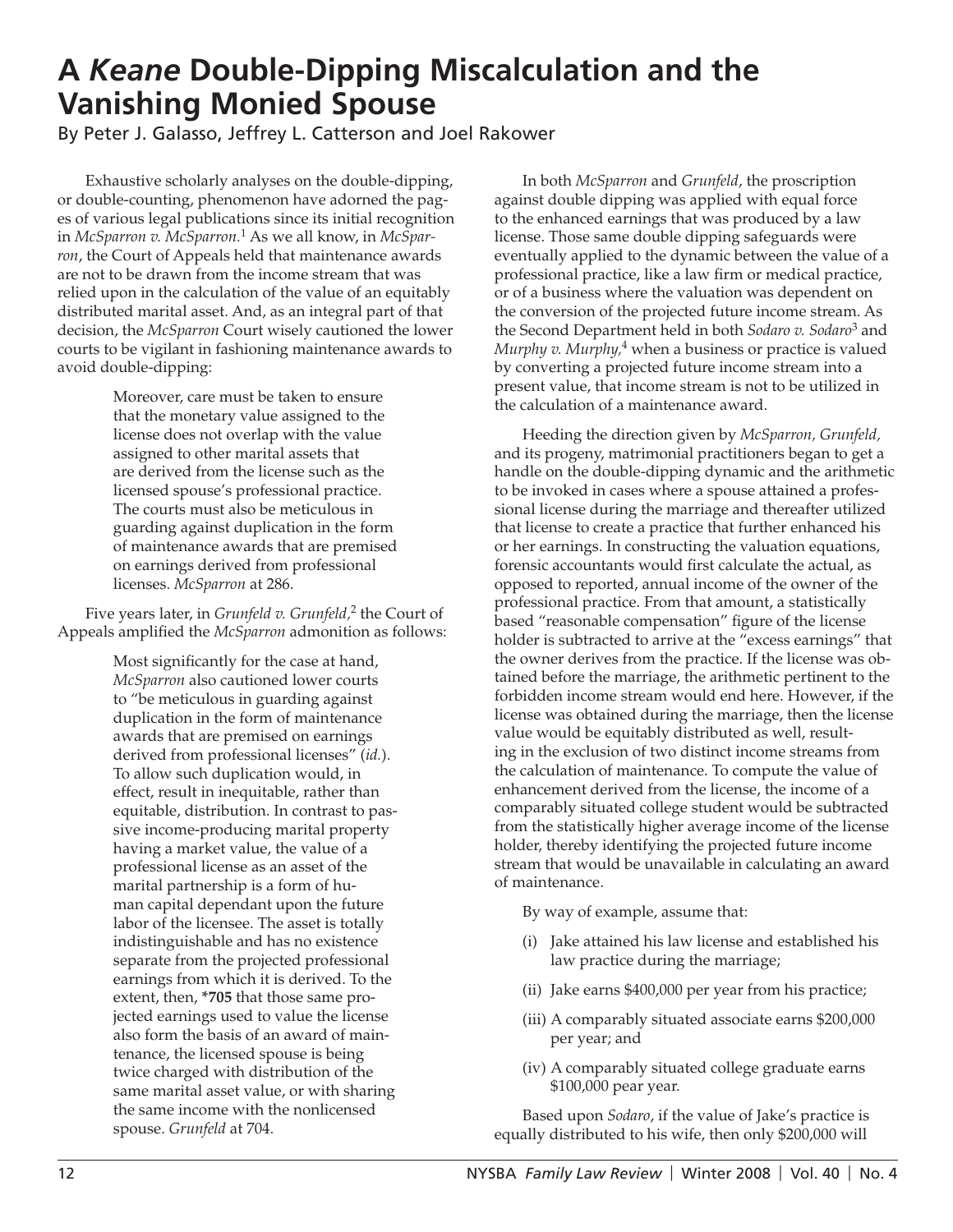be deemed available for an award of maintenance. If the value of Jake's license is also equally distributed to his wife, then a total of \$100,000 of Jake's \$400,000 annual income will be deemed available for an award of maintenance. Prior to *Keane v. Keane*, it seemed to make perfect sense that a spouse could not be permitted extract a share of the value of the title holder's license or practice, which are the vehicles that drive up one's earnings, and then also receive a second benefit from that asset, by sharing in the income created by that asset.

As contrasted with the double dipping issue in the context of a professional practice or service-oriented business, *Keane v. Keane*5 involved the equitable distribution of two real property assets. Specifically, the marital residence was awarded to the wife, while the parties' commercial building of comparable value was awarded to the husband. While the potential value of the marital residence as a rental was disregarded, the income actually generated by the commercial building was viewed as available income for the purposes of awarding the wife maintenance. Despite the husband's double-dipping lament, the Court of Appeals held:

> We do not see why an inquiry as to double counting should depend on the valuation method used. After all, any valuation of an income-producing property will necessarily take into account the income-producing capacity of that property. To prevent any income derived from any income-producing property from being "double counted" would, therefore, significantly limit the trial court's considerable discretion in equitably distributing marital property and awarding maintenance. Significantly, we have already differentiated between a professional license and tangible incomeproducing property, because "where a professional license is at issue, '[t]he asset is totally indistinguishable and has no existence separate from the projected professional earnings from which it is derived' (*Grunfeld v Grunfeld*, 94 NY2d 696, 704 [2000]). Hence, a trial court must convert the enhanced earnings attributable to the license into a monetary marital asset to achieve equitable distribution. In contrast, a court can transfer title to real or personal property in order to equitably distribute the asset" (*Holterman v. Holterman*, 3 NY3d 1, 9 n 5 [2004]).

We agree with dissenting Justice Goldstein that this distinction applies here.

Double counting may occur when marital property includes *intangible* assets such as professional licenses or goodwill, or the value of a service business. As we said in *Grunfeld*, "[i]n contrast to passive income-producing marital property having a market value, the value of a professional license as an asset of the marital partnership is a form of human capital dependant upon the future labor of the licensee" (94 NY2d at 704). It is only where "[t]he asset is totally indistinguishable and has no existence separate from the [income stream] from which it is derived" (*id.*) that double counting results.

Here, the rental property was split between the parties for distributive purposes. The rental income from that property was then considered in determining maintenance.

The property will continue to exist, quite possibly in the husband's hands, long after the lease term has expired, as a marketable asset separate and distinguishable from the lease payments. The mortgage payments, in contrast, were properly distributed as an asset and not counted for maintenance purposes because the payments themselves *were* the marital asset. (*Keane* at 121).

Many matrimonial practitioners were troubled by the *Keane* myopia, given the incongruency of awarding each party a \$1 million asset, yet reserving for the wife a maintenance interest in the \$1 million asset awarded to the husband. Clearly, the type of asset awarded should not confer an advantage upon one spouse over another. However, that is precisely what *Keane* concluded.

In *Griggs v. Griggs*,<sup>6</sup> the Second Department adapted the *Keane* analysis to the husband's medical practice and concluded that the husband's total income from the already equitably distributed practice was fair game in determining the maintenance to be awarded to the wife, which obviously conflicts with the Second Department's decision in *Sodaro*, where the value of a psychiatric practice was addressed and the double-dipping into its value proscribed. In rejecting the double-dipping contentions of the husband, the Second Department in *Griggs* stated:

> The plaintiff's contention that the court "double-counted" his Practice is without merit. The Court of Appeals recently held that the prohibition against double counting does not apply where, as here, the asset to be distributed is a "tangible income-producing asset," rather than an intangible asset, such as a professional license, the value of which can only be determined based on projected earnings (*see Keane v. Keane,* 8 N.Y.3d 115, 119, 828 N.Y.S.2d 283, 861 N.E.2d 98).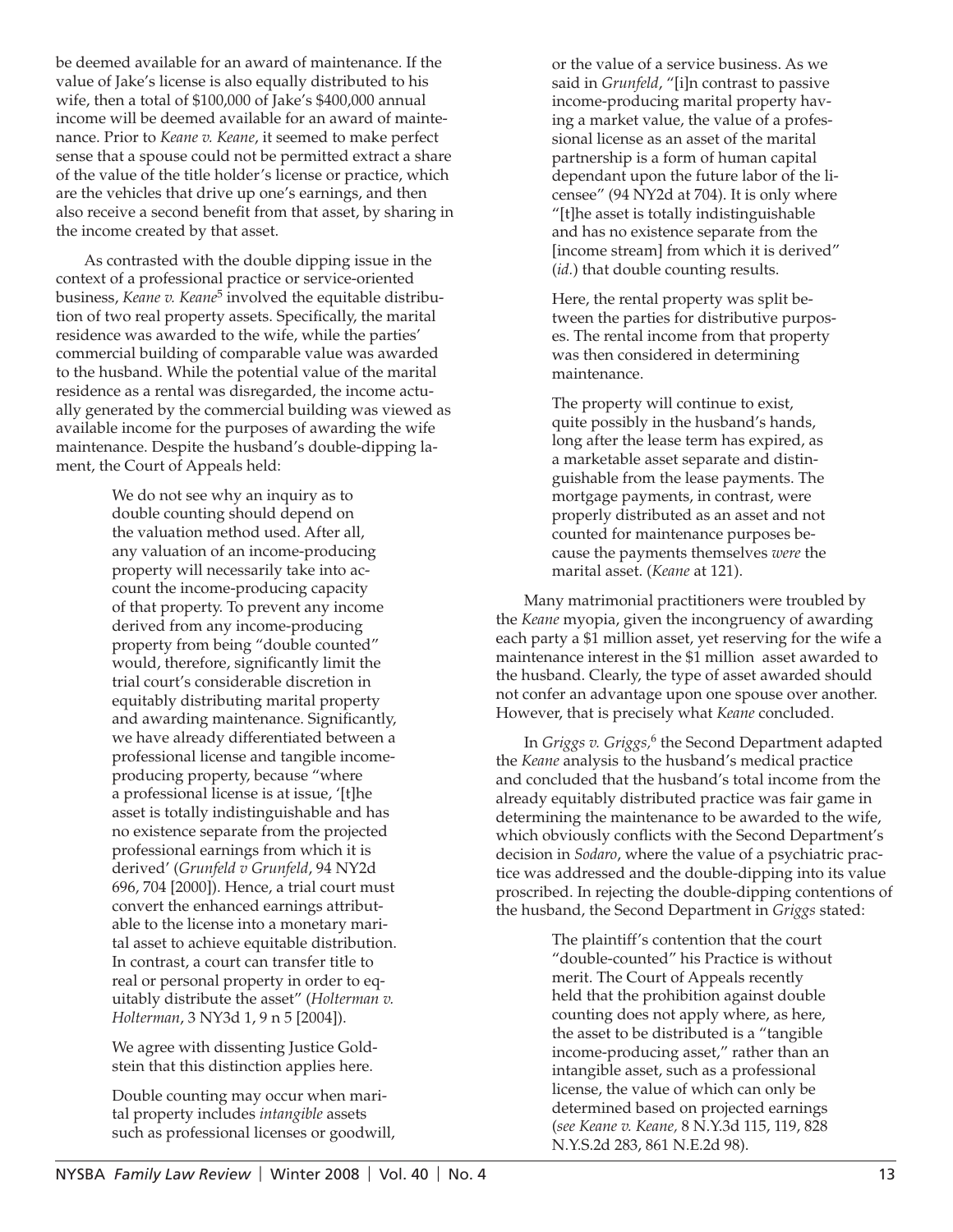Judging by the absence of discussion on the issue, it appears that the *Griggs* panel failed to recognize that the hypothetical sale of a professional practice logically and economically relegates the titled spouse to a statistically based reasonable compensation level. In doing so, *Griggs* reversed the enlightened compartmentalization of the income of an owner or partner in a professional practice that was historically observed by forensic accountants in identifying the income stream created by a professional practice. The equation simply recognized the difference between the earnings of a business owner and a similarly experienced employee-professional.

Lawyers whose practices are substantial enough to justify hiring associates generally earn more than those lawyers who are their employees. Since law practices are not saleable except under certain defined circumstances, under *Griggs*, the Court can now award the non-titled spouse an interest in the value of the business, which is based on the same earnings that *Grigg*s will now allow the Court to consider in calculating the maintenance award. Before *Griggs*, the excess earnings of the professional derived from the practice would have been excluded from maintenance award consideration. Indeed, if *Griggs* is to be followed, the only income stream that is to be excluded going forward is the income stream created by the license acquired during the marriage and which was previously equitably distributed.

It should be noted that in *Griggs*, the valuation methodology adopted by the forensic accountant did not reference the excess earnings produced for the owner of the professional practice being valued. As a result, no "income stream" was identified in the valuation methodology that could be "double dipped." Misguidedly following *Keane,* the *Griggs* Court has effectively vitiated a double-dipping concern in cases involving the equitable distribution of the value of a medical practice. Hence, despite *Keane dicta* that double-dipping adjustments should not depend on the valuation methodology adopted by the valuator, the *Griggs'* Court applied *Keane* in narrowing the double dipping pool to cases involving licenses and other specified educational attainments that have the tendency to enhance one's earnings. By virtue of *Griggs*, professional practices that can be sold by reference to a formula that does not consider the owner's enhanced earnings will no longer warrant double-dipping adjustments in the calculation of a maintenance award.

Returning once again to the twisted dictum of *Keane*:

Double counting may occur when marital property includes *intangible* assets such as professional licenses or goodwill, or the value of a service business. As we said in *Grunfeld*, "[i]n contrast to passive income-producing marital property having a market value, the value of a professional license as an asset of the marital

partnership is a form of human capital dependant upon the future labor of the licensee" (94 NY2d at 704). It is only where "[t]he asset is totally indistinguishable and has no existence separate from the [income stream] from which it is derived" (*id.*) that double counting results.

A potential key to the *Keane*, *Griggs* debacle lies within an often overlooked segment of appraisal reports provided for professional practices. It is referred to as the standard of value. The standard and premise of value typically assigned to a business entity in a divorce action within New York State is "fair market value" on an ongoing basis and assumes the premise of value in use; that is, one considers the business on the basis of an ongoing enterprise, on an "as is, where is" basis. The term "fair market value" is often defined as the most probable price that the business should bring if exposed for sale on the open market as of the valuation date. It assumes that the buyer and seller are each acting prudently and knowledgeably and that the price is not affected by any undue stimulus.

Unfortunately, the term "fair market value," while holding standard acceptance by each of the four departments within New York as to non-service oriented businesses, is not so for professional or service- oriented businesses, e.g., a solo practice neurosurgeon who, for all intents and purposes, cannot sell his/her practice. As an additional example, prior to the adoption of DRL § 2-111 in 1996, a lawyer in New York could not sell a legal practice and recognize "goodwill" (that amount which exceeds the net tangible assets of the practice or equity). Yet for purposes of a matrimonial dissolution, each has been assigned a value at times associated with the "goodwill" of the practice under the guise of the definition of "fair" market value. "However, the term "fair market value" is a misnomer in that said definition recognizes that the asset can indeed be sold, recognizing in certain instances the existence of various discounts, such as for a minority interest and marketability discounts.

A minority interest discount is measured in terms of the relative degree of control a minority owner has over the operation and important decisions made on behalf of the company. The concept of marketability, however, deals with the liquidity of an ownership interest; that is, how quickly and easily it can be converted to cash if the owner chooses to sell.

If one considers the fact that some professional practices cannot, in reality, be sold to a third party, then the resultant discount for lack of marketability would have to be 100%; hence, no value in terms of "fair market value" (at the very least, as to its application to the existence of goodwill). However, based upon case law in New York State, the application of discounts for minority interests and marketability have not been applied under the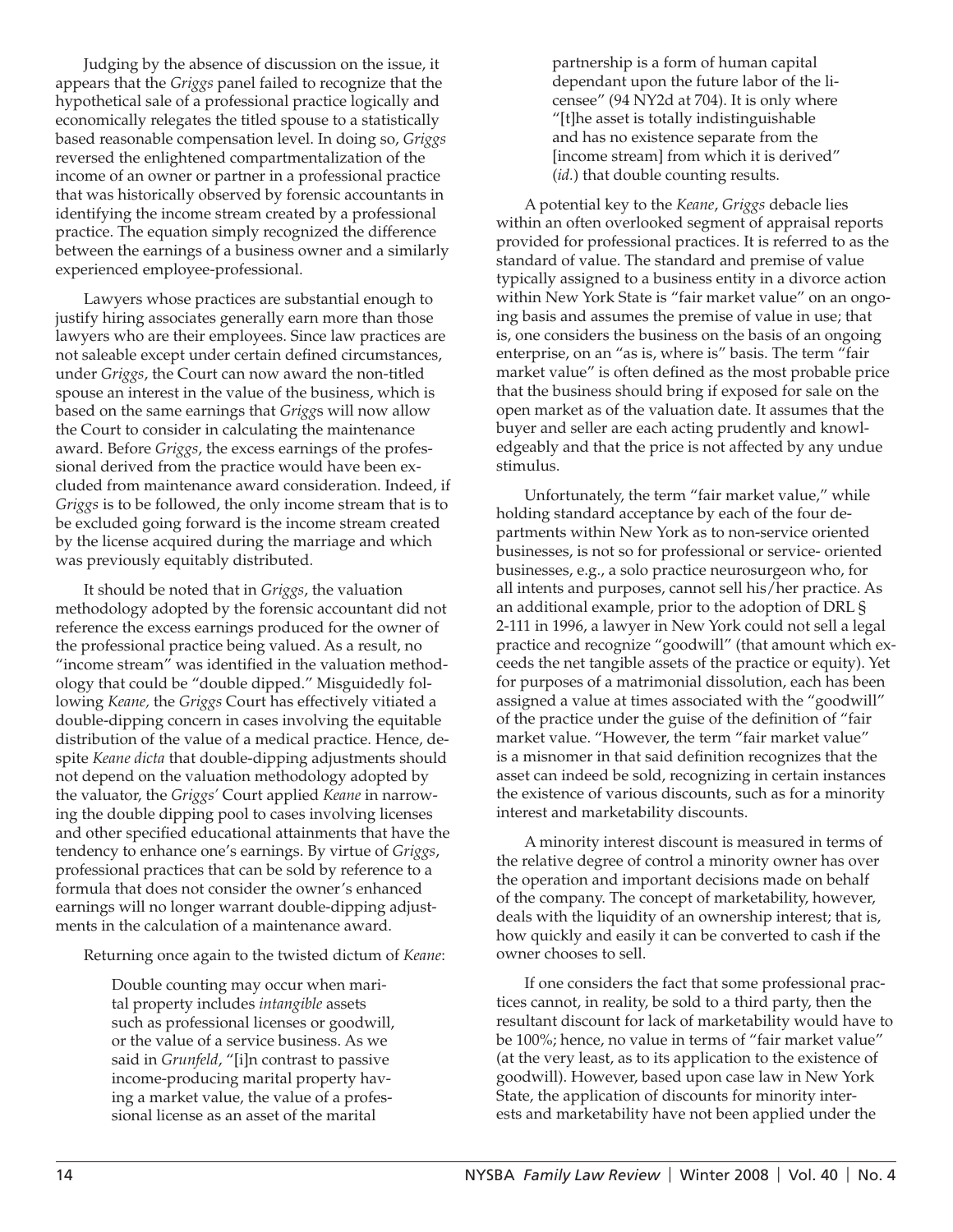standard of value known as "Value to the Holder," which recognizes personal or professional goodwill.

The concept of "Value to the Holder" recognizes a form of human capital dependent upon the future labor of the licensee which is totally indistinguishable and has no existence separate from the [income stream] from which it is derived. Thus, it would appear that should the appraiser deviate from the standard of "fair market value," the concept of double dipping reappears. It is then incumbent upon the attorney to work with the appraiser to identify if, and to what extent, the goodwill is personal in nature and not transferable, and again within the realm of double dipping and the spirit of *McSparron* and *Grunfeld*.

To suggest in this economic climate that the courts have lost their way would be a colossal understatement. The so-called monied spouse has already been beaten down unmercifully by the absurd judicial recognition of intangible assets that only New York State continues to include on the marital balance sheet. In that regard, Justice Smith's dissent in *Holterman v. Holterman,*<sup>7</sup> condemning the majority's misallocation of the monied spouse's earnings in that case, seems to have represented the beginning of the end of the monied spouse:

> [The majority has imposed] a very significant burden on defendant--to require him, for several years, to pay to his ex-wife more than two thirds of his net income, and even in the more distant future to pay her as much as he keeps for himself. Defendant's brief in this Court contains the following chart, which summarizes the burden on him in the first year following Supreme Court's award:

| Income                                                                                         | \$181,837    |
|------------------------------------------------------------------------------------------------|--------------|
| <u>Minus FICA (1233)</u>                                                                       | (\$7,403)    |
| Minus Maintenance                                                                              | $(\$35,000)$ |
| Minus Taxes                                                                                    | $(*46,882)$  |
| <b>Minus Child Support</b>                                                                     | (\$34,875)   |
| Minus Equitable Distribution<br>(with interest)<br><u> 1999 - Jan Jawa Barat, profesora po</u> | $(\$21,288)$ |
| <b>Minus Attorneys' Fees</b>                                                                   | $(\$20,000)$ |
| NET MONEY AVAILABLE<br><b>FOR DEFENDANT</b>                                                    |              |
| <b>APPELLANT</b>                                                                               | \$16,389     |

Plaintiff's brief notes, correctly, that the \$20,000 attorneys' fee payment is a one-time obligation. With that exception, however, plaintiff takes no issue with the above-quoted calculation. Even if the attorneys' fees are ignored, defendant is left with approximately \$36,000 of a pretax income of \$181,000.

It is true that the burden on defendant remains at this level only for four years after the award; after that, child support will be reduced because the parties' older child will become emancipated, and a year later maintenance will drop to a lower level pursuant to Supreme Court's order. But even then, the burden will be a major one. My own calculations suggest that, assuming defendant's income does not much change (and again ignoring the attorneys' fee award) defendant is required to pay more than two thirds of his after-tax income to plaintiff for the first four years; some 60% in the fifth year; about half of it in years 6 through 10; and nearly a third of it for five years after that. It is not until 15 years after the award that defendant's obligations (at that point consisting only of maintenance) diminish to something like 12% of his income (calculating both the income and the obligations on an after-tax basis).

When income-producing property is owned by a husband or wife who is divorced, it is often appropriate to order part or even all of it equitably distributed to the other spouse. When that is done, however, it makes no sense at all to calculate child support as though no such distribution had occurred--as though the transferring spouse still owned the asset and received the income it generated. Yet the majority concludes that this irrational procedure is required by the CSSA—as indeed it would be, except that the CSSA expressly permits departure from its formula to avoid an "unjust or inappropriate" result. *(Holterman* at 776).

To appreciate how pugnacious the law has become to the alleged monied spouse, the reader is invited to consider the following real-world scenario in the context of an oppressive body of law. Suppose a husband brings to the marriage a \$300,000 annual income as a highly paid associate in a New York City law firm. Having had two children with his previous wife, the husband pays annual support totaling \$100,000 to his first wife over the first seven years of his marriage to his second wife.

Five years into his second marriage, the husband goes out on his own and over the next five years establishes his own general practice on Long Island and earns \$300,000 from the practice by year 10. In year 11, his second wife,